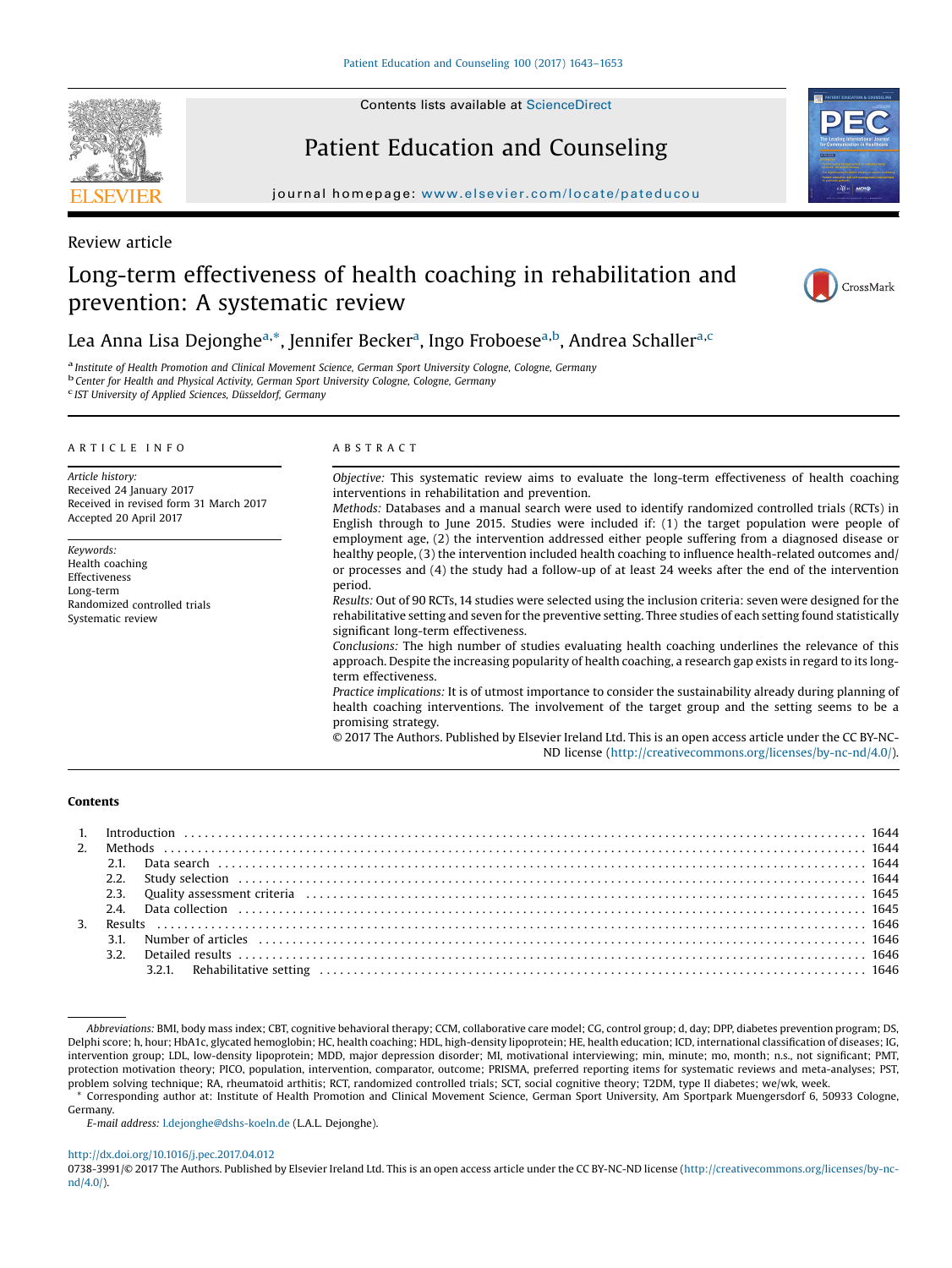| 4. |      |        |                                                                                                                                                                                                                                |  |
|----|------|--------|--------------------------------------------------------------------------------------------------------------------------------------------------------------------------------------------------------------------------------|--|
|    |      |        |                                                                                                                                                                                                                                |  |
|    |      | 4.1.1. |                                                                                                                                                                                                                                |  |
|    |      | 4.1.2. |                                                                                                                                                                                                                                |  |
|    |      |        |                                                                                                                                                                                                                                |  |
|    | 4.2. |        |                                                                                                                                                                                                                                |  |
|    | 4.3. |        | Practice implications (all alternational control and the set of the set of the set of the set of the set of the set of the set of the set of the set of the set of the set of the set of the set of the set of the set of the  |  |
|    |      |        |                                                                                                                                                                                                                                |  |
|    |      |        | Consent for publication (a) and the set of the set of the set of the set of the set of the set of the set of the set of the set of the set of the set of the set of the set of the set of the set of the set of the set of the |  |
|    |      |        |                                                                                                                                                                                                                                |  |
|    |      |        |                                                                                                                                                                                                                                |  |
|    |      |        |                                                                                                                                                                                                                                |  |
|    |      |        | Authors' contributions (and according to the control of the control of the contributions (contributions (and the contributions) and the contributions (contributions) and the control of the control of the control of the con |  |
|    |      |        |                                                                                                                                                                                                                                |  |
|    |      |        |                                                                                                                                                                                                                                |  |
|    |      |        |                                                                                                                                                                                                                                |  |

## 1. Introduction

Chronic diseases constitute the main cause of mortality and morbidity in the European Union and are therefore of high individual and socioeconomic importance  $[1-3]$  $[1-3]$ . Since chronic diseases are, to a large extent, preventable  $[4,5]$ , the significance of lifestyle interventions in rehabilitation and prevention is beyond controversy [\[6,7\]](#page-9-0).

In recent years, health coaching has emerged as a promising intervention to initiate behavioral changes and improve health [\[8\].](#page-9-0) As a consequence, several health coaching interventions have been developed and the number of studies on this topic has increased enormously [\[9\].](#page-9-0) However, the research field of health coaching is widely heterogeneous. This might be ascribed to different terms that are used in this context and to different definitions that are applied [9–[12\].](#page-9-0) In frequently-used definitions, health coaching is associated with a patient-centered education method which aims to motivate individuals to improve their health and promote selfmanagement [\[9,13,14\]](#page-9-0).

Independent of the variety in this research field, health coaching interventions for patients with diabetes, cardiovascular disease or cancer show positive effects on health outcomes [\[15](#page-9-0)–17]. Up until now, most interventions address people having chronic diseases [\[9,11,18\]](#page-9-0). Furthermore, it is striking that, at the end of the intervention period, many health coaching interventions have proved to be effective in the short-term. The long-term effectiveness seems to be unclear  $[10,18]$ . Since the success of a lifestyle intervention is, among other things, assessed by its sustainability, long-term behavior modification is a prior intervention aim [19–[21\].](#page-9-0)

The objective of the present systematic review is to summarize the long-term effectiveness of health coaching in rehabilitation and prevention on health-related outcomes and/or processes.

Therefore, this systematic review is conducted by posing the following questions: (a) what is the long-term effectiveness of health coaching in rehabilitation and (b) what is the long-term effectiveness of health coaching in prevention?

## 2. Methods

This systematic review was conducted following the international guidelines established by PRISMA (Preferred Reporting Items for Systematic Reviews and Meta-Analyses) [\[22\]](#page-9-0).

## 2.1. Data search

This systematic review focused on the current literature published in English through to June 2015. The relevant publications were identified by means of a structured search of the databases PubMed and PubPsych.

Different search terms (including Medical Subject Headings), which describe a health coach, lifestyle factors and the setting, were combined to search through the titles and abstracts. Truncations ("\*") were used. Inadequate topics and settings were excluded by the logical connective "NOT" or with a filter in the databases (Table 1). Moreover, a manual search of studies was performed.

## 2.2. Study selection

Studies were included if they met the following inclusion criteria, inspired by PICO (population, intervention, comparator, outcome) [\[23\]](#page-9-0): The target populations were people of employment age. The intervention addressed sick people according to the ICD-10-catalog (International Classification of Diseases) [\[24\]](#page-9-0) (rehabilitative setting) as well as healthy people (preventive setting). The intervention included health coaching with the aim of influencing health-related outcomes and/or processes. The outcomes were behavioral, physiological, psychological and/or social. Only randomized controlled trials (RCTs) were included. The control group were non-intervention controls (usual care) as well as an intervention controls. Since the maintenance of a behavior change occurs after at least six month according to the transtheoretical model [\[25\]](#page-9-0), RTCs with a follow-up of at least 24 weeks after the end of the intervention period were included.

#### Table 1

terms used for electronic databases

| bearen termis useu for cicetronic uatabases. |                                                                                                              |  |  |  |  |  |
|----------------------------------------------|--------------------------------------------------------------------------------------------------------------|--|--|--|--|--|
| Topic                                        | Search Terms                                                                                                 |  |  |  |  |  |
| Health coach                                 | health coach, wellness coach, nurse manage, case manage, manager health, prevention manage, prevention coach |  |  |  |  |  |
| Lifestyle factors                            | physical activity, exercise, stress, resilience, diet, addiction, life style, behavioral change              |  |  |  |  |  |
| Setting                                      | rehabilitation, prevention                                                                                   |  |  |  |  |  |
| "NOT"                                        | school, old, dement, gerontol, child, athlete                                                                |  |  |  |  |  |
| Filter in databases                          | humans (Pubmed), journal article (PubPsych)                                                                  |  |  |  |  |  |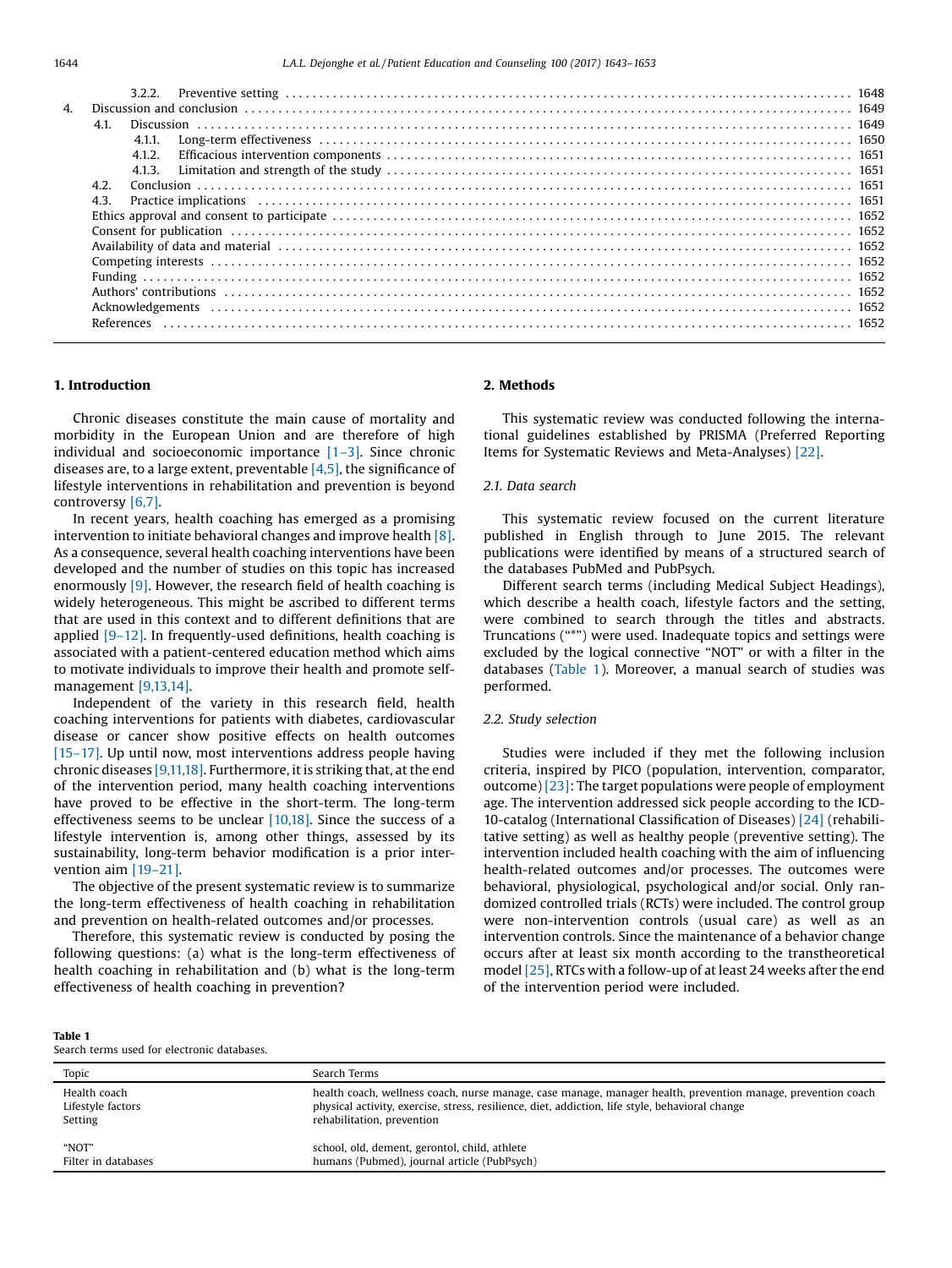<span id="page-2-0"></span>Studies targeting children or elderly retired people were excluded. Moreover, interventions for athletic training, the evaluation of fitness courses and education programs for medical intakes were not included.

In the initial steps, two researchers read titles and abstracts of identified studies for potential eligibility. Duplicates were manually removed. Following this, the researchers independently assessed the full-texts of the remaining articles with regard to relevance. Disagreements were resolved by discussion and consensus with a third researcher; also regarding to the quality assessment of the studies (2.3) and the data collection (2.4).

## 2.3. Quality assessment criteria

The methodological quality of the included studies was assessed by using the Delphi List [\[26\].](#page-9-0) This list is commonly used in systematic reviews [\[27,28\]](#page-9-0) and has a comparatively greater validity evidence than other standardized quality checklists [\[29\]](#page-9-0).

Two researchers independently assessed the quality of the studies by assigning 0 or 1 point for 9 items (1 point = "yes"; 0 point = "no" or "don't know"). The individual scores of the included studies ranged between 4 and 7 points (see Tables 2 and 3).

## 2.4. Data collection

Data were extracted from the included studies by one researcher and cross-checked by a second researcher. The included articles were assigned according to their setting: (1) rehabilitation and (2) prevention.

In addition to this, not only were author and year, Delphi score, aim of the study, characteristics of research participants and intervention components synthesized for both intervention and control groups but also for the duration of intervention period and of the follow-up period.

Moreover, the effectiveness at the end of the intervention period and of the follow-up period were summarized regarding the

## Table 2

Description of study design and intervention of the studies in the rehabilitative setting.

| Author,<br>Year                  |   | DS Aim                                                                                                                                                                                                                                                                       | Research<br>participants a.<br>Sample size; b. Age; c.                                                                                                                                      | Intervention components<br>IG CG<br>a. Description of coach; b. Frequency; c. Approach; d. Theoretical                                                                                                                                                                                                                                                                                                                                                                                                                                                       |                                                                                                                                                                                                                                                                                                                                                                                                                                                                                       | Inter-<br>vention up | Follow-         |
|----------------------------------|---|------------------------------------------------------------------------------------------------------------------------------------------------------------------------------------------------------------------------------------------------------------------------------|---------------------------------------------------------------------------------------------------------------------------------------------------------------------------------------------|--------------------------------------------------------------------------------------------------------------------------------------------------------------------------------------------------------------------------------------------------------------------------------------------------------------------------------------------------------------------------------------------------------------------------------------------------------------------------------------------------------------------------------------------------------------|---------------------------------------------------------------------------------------------------------------------------------------------------------------------------------------------------------------------------------------------------------------------------------------------------------------------------------------------------------------------------------------------------------------------------------------------------------------------------------------|----------------------|-----------------|
| Cinar &                          | 5 | "[] determine if a Health                                                                                                                                                                                                                                                    | Sex; d. Population<br>a. $186$ (IG = 77;                                                                                                                                                    | framework; e. Aims; f. Other intervention modules<br>a. Coach with dental professional                                                                                                                                                                                                                                                                                                                                                                                                                                                                       | a. Dietician &/or diabetes nurse in 40 we                                                                                                                                                                                                                                                                                                                                                                                                                                             |                      | 24 we           |
| Schou<br>$[29]$                  |   | Coaching (HC) approach compared CG = 109)<br>with formal health education (HE)<br>resulted in better health outcomes<br>among type II diabetes (T2DM)<br>patients in improving glycaemic<br>control<br>and oral health $[ \ldots ]$ "                                        | b. 30-65 years<br>c. X<br>d. Type II diabetes<br>patients                                                                                                                                   | background<br>$b. + c. 5-6$ face-to-face sessions, 3-<br>4 telephone coaching sessions<br>c. Specific psychological<br>techniques (MI, neuro-linguistic<br>programming & self-efficacy)<br>d. Patient-oriented empowerment<br>of patients for daily diabetes-/oral<br>health-related practices, building<br>up health-related capacity<br>building skills & taking<br>responsibility for one's own health<br>(According to the International<br>Coaching Council)<br>e. Free periodontal cleaning & 3<br>seminars about oral health &<br>diabetes management | outpatient clinics<br>$b + c$ . Initial session: 2 we<br>following the baseline oral<br>examination, patients' knowledge<br>about main areas of health were<br>assessed by individual sessions,<br>2face-to-face sessions & 4<br>telephone sessions<br>d. X<br>e. Standard lifestyle<br>Task-oriented advice-giving<br>referring to oral health-care<br>practices, diet & physical exercise<br>f. Free periodontal cleaning, 3<br>seminars about oral health &<br>diabetes management |                      |                 |
| Fortney<br>et al.<br>$[30]$      | 7 | " $\left[ \ldots \right]$ compare the outcomes of<br>patients randomized to Practice<br>Based versus Telemedicine Based<br>Collaborative Care."                                                                                                                              | a. $364$ (IG = 185;<br>$CG = 179$<br>b. IG = $46.8 \pm 12.8$ ;<br>$CG = 47.2 \pm 12.6$ years<br>c. 33% female<br>d. Patients with<br>depression of<br>Federally Qualified<br>health Centers | Telemedicine-Based Collaborative<br>Care (TBCC)<br>a. On-site primary care providers,<br>off-site depression care manager,<br>pharmacist, psychologist &<br>psychiatrist<br>b. Stepped-care: intensity was<br>increased if treatment failed<br>c. Telephone, CBT delivered via<br>interactive video<br>d. CCM, CBT<br>e. X<br>f. X                                                                                                                                                                                                                           | Practice-Based Collaborative Care<br>(PBCC)<br>a. On-site primary care providers<br>& on-site nurse depression care<br>managers<br>b. Every 2 we during acute<br>treatment & every 4 we during<br>continuation treatment<br>c. Face-to-face or telephone<br>d. CCM<br>e. X<br>f. Symptom monitoring,<br>education/activation, barrier<br>assessment/resolution,<br>establishing self-management<br>goals, planning activities                                                         | 48 we                | 24 we           |
| Huijbregts 6<br>et al.<br>$[31]$ |   | "[] adapted the collaborative<br>care model for the treatment of<br>Major Depression Disorder (MDD) b. IG = $47.0 \pm 13.5$ ;<br>to accommodate existing practice $CG = 52.1 \pm 14.8$ years<br>variation and tested weather this<br>had added value over Care as<br>Usual." | a. $150$ (IG = 101;<br>$CG = 49)$<br>c. 72.9% female<br>d. People with major<br>depressive disorder                                                                                         | a. Care Manager<br>b. 6-12 PST sessions (first session<br>60 min, afterwards 30 min),<br>evaluation point every 6 we<br>c. Face-to-face, written<br>instructions, telephone, net-based<br>monitoring<br>d. Target-driven CCM, adherence-<br>enhancing techniques, PST<br>e. Achieve remission improving<br>adherence<br>f. X                                                                                                                                                                                                                                 | Usual care                                                                                                                                                                                                                                                                                                                                                                                                                                                                            | $18 - 24$<br>we      | $24 - 30$<br>we |
| Ma et al.<br>$[32]$              | 7 | "[] evaluated 2 adapted<br>Diabetes Prevention Program<br>(DPP) lifestyle interventions                                                                                                                                                                                      | a. 241 (IG I = 79; IG<br>$II = 81$ ; $CG = 81$ )<br>b. $52.9 \pm 10.6$ years                                                                                                                | 12 session (12-weekly) DPP<br>lifestyle intervention curriculum<br>(Group Lifestyle Balance)                                                                                                                                                                                                                                                                                                                                                                                                                                                                 | Standard medical care                                                                                                                                                                                                                                                                                                                                                                                                                                                                 | 12 we                | 48 we           |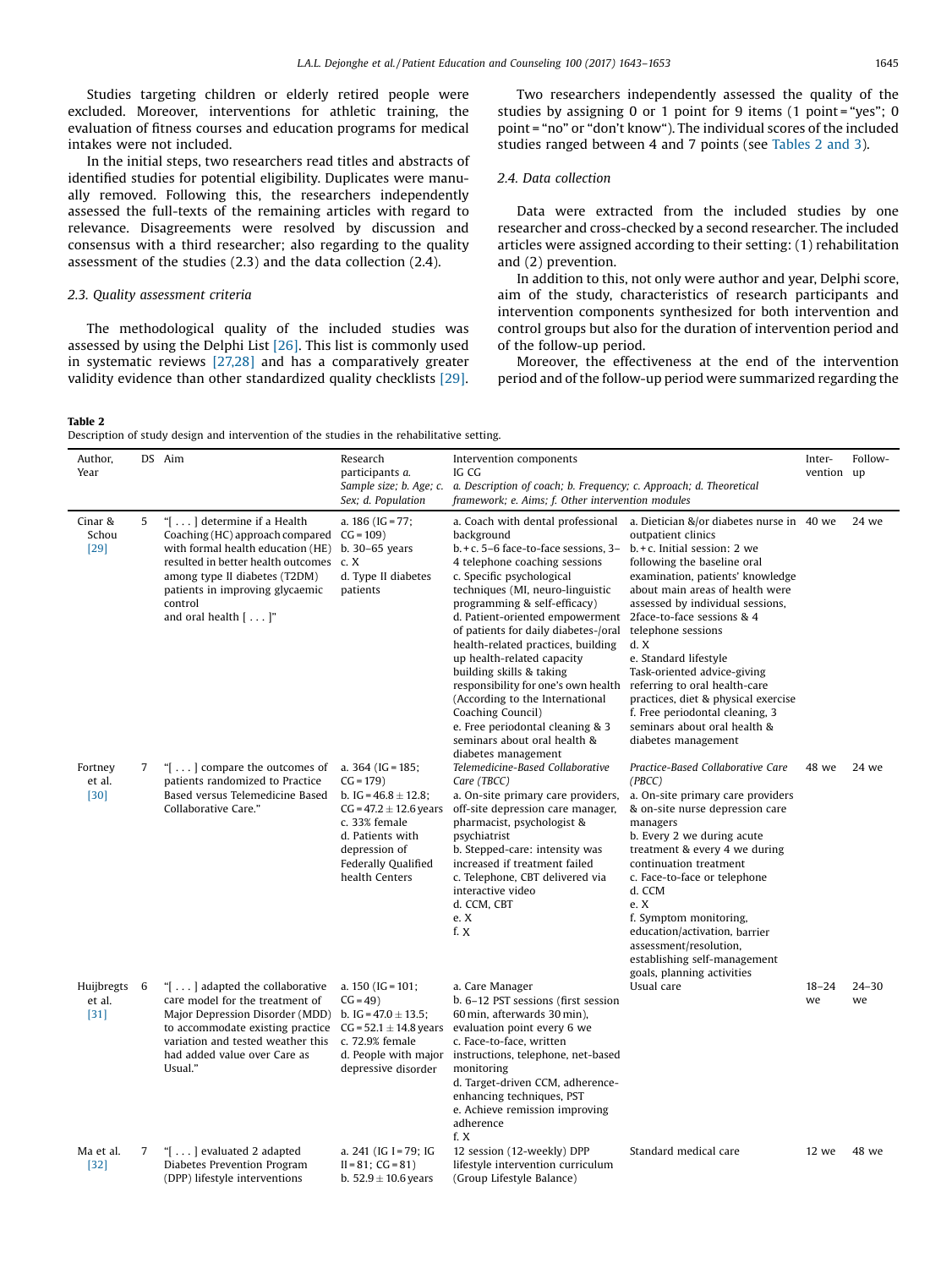#### Table 2 (Continued)

| Author,<br>Year                     |   | DS Aim                                                                                                                                                                                                                                                                                                                                                                                        | Research<br>participants a.<br>Sample size; b. Age; c.<br>Sex; d. Population                                                                                 | Intervention components<br>IG CG<br>a. Description of coach; b. Frequency; c. Approach; d. Theoretical<br>framework; e. Aims; f. Other intervention modules                                                                                                                                                                                                                                  |                                                                                                                                                                                                                                                                                       | Inter-<br>vention up | Follow- |
|-------------------------------------|---|-----------------------------------------------------------------------------------------------------------------------------------------------------------------------------------------------------------------------------------------------------------------------------------------------------------------------------------------------------------------------------------------------|--------------------------------------------------------------------------------------------------------------------------------------------------------------|----------------------------------------------------------------------------------------------------------------------------------------------------------------------------------------------------------------------------------------------------------------------------------------------------------------------------------------------------------------------------------------------|---------------------------------------------------------------------------------------------------------------------------------------------------------------------------------------------------------------------------------------------------------------------------------------|----------------------|---------|
|                                     |   | among overweight/obese adults<br>$[\ldots]$ "                                                                                                                                                                                                                                                                                                                                                 | c. 47% female<br>d. Adults with<br>prediabetes &/or<br>metabolic syndrome                                                                                    | IG I: Face-to-face classes to coach-<br>led intervention, food tasting, 20–<br>45 min guided physical activity<br>IG II: Home-based DVD self-<br>directed intervention, obtained<br>weight scale, pedometer<br>Both: standardized reminder<br>messages of the lifestyle coach,<br>participants could submit<br>questions or concerns (IG I<br>participants receive personalized<br>messages) |                                                                                                                                                                                                                                                                                       |                      |         |
| Pearson<br>et al.<br>$[34]$         | 4 | " $\left[ \ldots \right]$ assess the effectiveness of a. 45 (IG = 25;<br>two self-management (SM)<br>approaches on obesity via a 12-<br>week telephone-based<br>intervention."                                                                                                                                                                                                                | $CG = 20$<br>b. IG = $20.5 \pm 1.7$ ;<br>$CG = 21.4 \pm 1.8$ years<br>c. 75% female<br>d. Students<br>(university) with a<br>$BMI \geq 30$ kg/m <sup>2</sup> | Interactive MI administered via Co-<br>Active Life Coaching<br>a. Certified Professional Co-Active<br>Life Coach<br>b. Weekly for ca. 45 min<br>c. Telephone (unscripted<br>confidential)<br>d. MI<br>e. Self-management<br>f. X                                                                                                                                                             | Structured lifestyle treatment<br>following the LEARN (Lifestyle,<br>Exercise, Attitudes, Relationship,<br>Nutrition) Program<br>a. LEARN "Specialist"<br>b. $12 \times 30 - 45$ min<br>c. Telephone (scripted lesson)<br>d. Cognitive behavioral-based<br>e. Self-management<br>f. X | 12 we                | 24 we   |
| Sjöquist<br>et al.<br>$[33]$        | 5 | " $\left[ \ldots \right]$ investigate the long-term<br>effects on perceived generals<br>health, disease activity, pain,<br>activity limitation and cognitive<br>behavioral factors of a one-year<br>coaching program performed in<br>ordinary physical practice to<br>promote the adoption of health-<br>enhancing physical activity in<br>patients with early rheumatoid<br>arthritis (RA)." | a. $228$ (IG = 94;<br>$CG = 134)$<br>b. IG = $55 \pm 14.0$ ;<br>$CG = 57 \pm 13.9$ years<br>c. 73.5% female<br>d. Participants with<br>rheumatoid arthritis  | a. Physical therapists<br>b. Monthly telephone support,<br>body function test every 3rd mo<br>c. Face-to-face, telephone<br>d. X<br>e. Aiming moderate activity<br>30 min/d, $\geq$ 4 d/we (adoption of<br>health-enhancing physical<br>activity)<br>f. Ordinary physical therapy<br>treatment                                                                                               | Ordinary physical therapy<br>treatment                                                                                                                                                                                                                                                | 48 we                | 48 we   |
| van der<br>Wulp<br>et al.<br>$[35]$ | 5 | " $\left[ \ldots \right]$ study the effectiveness of a a. 119 (IG = 59;<br>peer-led self-management<br>coaching intervention in recently<br>diagnosed patients with Type 2<br>diabetes."                                                                                                                                                                                                      | $CG = 60$<br>$b. 61.0$ (median)<br>vears<br>c. 35% female<br>d. Patients recently<br>diagnosed with Type<br>II diabetes                                      | a. Experienced peer (expert<br>patient)<br>b. 3 home visits for 1 h, 2 we after<br>the visit telephone calls, between<br>the visits calls & mail contact as<br>often as patient liked<br>c. Face-to-face, telephone, mail<br>d. SCT<br>e. Increase self-efficacy<br>f. X                                                                                                                     | Usual care                                                                                                                                                                                                                                                                            | 12 we                | 24 we   |

(BMI = Body Mass Index; CBT = cognitive behavioral therapy; CCM = collaborative care model; CG = control group; d = day; DS = Delphi score; h = hour; IG = intervention group; MI = motivational interviewing; min = minute; mo = month; PST = problem-solving treatment; SCT = social cognitive theory; we = week).

main outcome(s). The effectiveness of the intervention group at the end of the intervention period was described with respect to the control group. The effectiveness of the follow-up period was described in comparison to the baseline and to the control group. Moreover, time-by-group interaction was summarized. An intervention was deemed to be effective if a statistically significant effect ( $p \le 0.05$ ) was reported in the/one main outcome.

## 3. Results

## 3.1. Number of articles

The initial literature search identified a total number of 5185 references. Of these articles, 4418 duplicates were removed. Thus, 767 titles were screened during this step and 574 articles were excluded. Of the remaining 193 articles, the abstracts were screened. Of these, 103 studies were excluded due primarily to inadequate study design. 90 full text articles were included for assessing the eligibility criteria additive in the full text. More than 70% of these studies concerned the rehabilitative setting. On

assessing the full text, twelve studies were then found to be ineligible due to exclusion criteria. 40 studies were excluded because they did not have a follow-up period. Finally, 25 articles having an insufficient follow-up period were excluded. One article was supplemented by a manual search.14 RCTs having a follow-up of at least 24 weeks after the end of the intervention period were included. [Fig.](#page-6-0) 1 depicts the flow-chart of the review procedure.

## 3.2. Detailed results

According to the research questions, articles were assigned to their respective setting: seven to the rehabilitative setting [30–[36\]](#page-9-0) and seven to the preventive setting [37–[43\]](#page-9-0).

#### 3.2.1. Rehabilitative setting

[Table](#page-2-0) 2 shows the description of the study designs and the interventions of the seven studies of the rehabilitative setting. Three of the interventions were designed for patients with diabetes Type II or prediabetes and/or metabolic syndrome [\[30,33,36\]](#page-9-0). Two studies were designed for patients with depression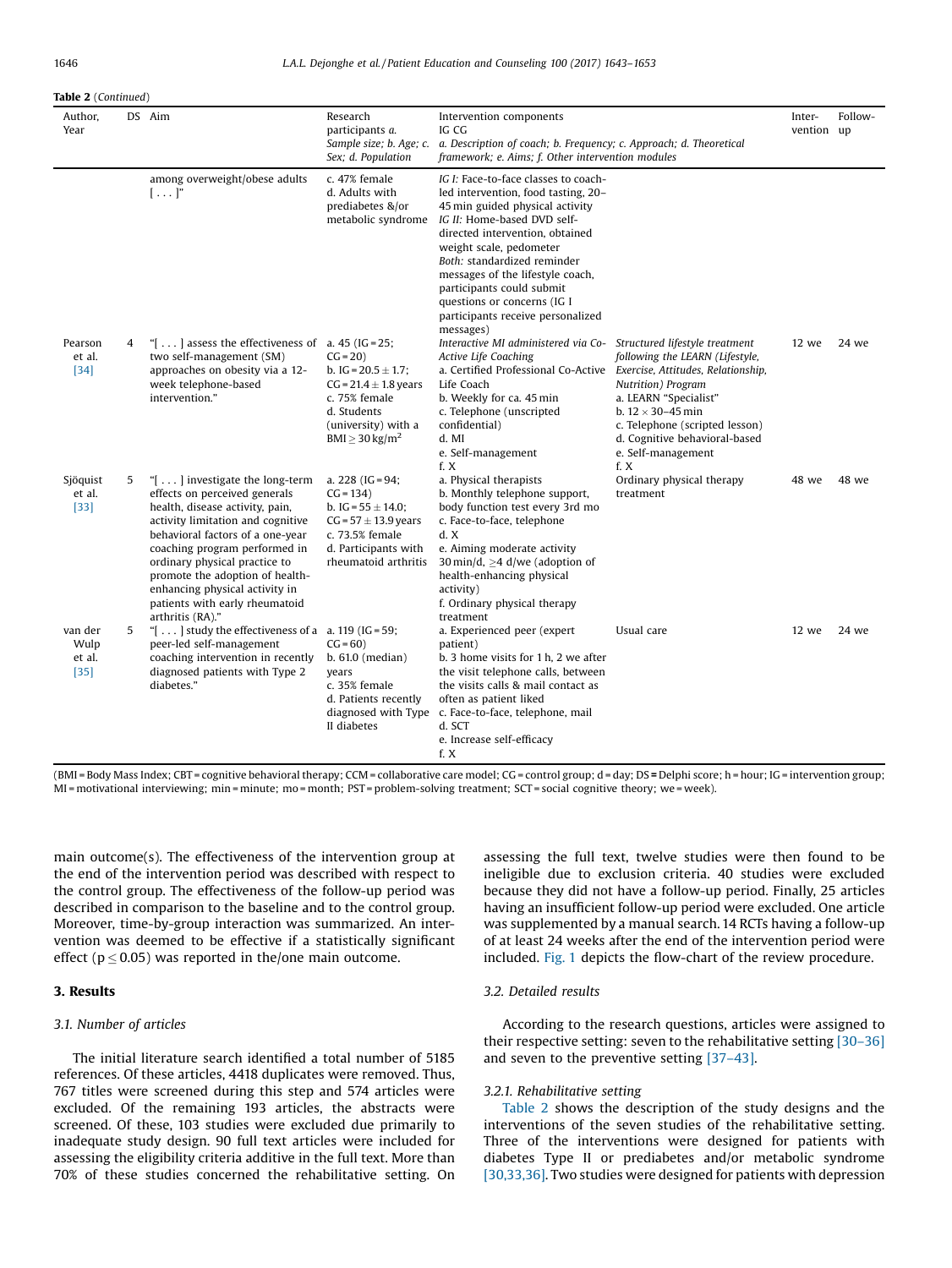## <span id="page-4-0"></span>Table 3

Description of study design and intervention of the studies in the preventive setting.

| Author,                      |    | DS Aim                                                                                                                                                                                                                  | Research participants a.                                                                                                                                                                                 | Intervention components                                                                                                                                                                                                                                                                                                                                                                                                                                                                                                                                                                                                  |                                                                                                                                                                                   | Inter-        | Follow- |
|------------------------------|----|-------------------------------------------------------------------------------------------------------------------------------------------------------------------------------------------------------------------------|----------------------------------------------------------------------------------------------------------------------------------------------------------------------------------------------------------|--------------------------------------------------------------------------------------------------------------------------------------------------------------------------------------------------------------------------------------------------------------------------------------------------------------------------------------------------------------------------------------------------------------------------------------------------------------------------------------------------------------------------------------------------------------------------------------------------------------------------|-----------------------------------------------------------------------------------------------------------------------------------------------------------------------------------|---------------|---------|
| Year                         |    |                                                                                                                                                                                                                         | Sample size; b. Age; c. Sex;<br>d. Population                                                                                                                                                            | IG CG<br>a. Description of coach; b. Frequency; c. Approach; d. Theoretical<br>framework; e. Aims; f. Other intervention modules                                                                                                                                                                                                                                                                                                                                                                                                                                                                                         |                                                                                                                                                                                   | vention up    |         |
| Cheng &<br>Chan<br>$[36]$    | 5  | " $[ \ldots ]$ examine the effect of<br>individual job coaching and use of<br>health threat in job-specific<br>occupational health education<br>program in preventing work-related<br>musculoskeletal back injuries []" | a. $182$ (IG = 101; CG = 81)<br>b. IG = $34.2 \pm 8.3$ ;<br>$CG = 32.9 \pm 5.8$ years<br>$c. 6.1%$ female<br>d. Laborers                                                                                 | Job-specific Occupational Health<br><b>Education Program</b><br>a. Occupational/physical therapist<br>b. $\frac{1}{2}$ d training workshop<br>c. Group coaching, individual feedback<br>d. Protection motivation theory<br>(originated Health Belief Model)<br>e. Job-specific functional capacity<br>evaluation protocol (determine the<br>physical work abilities of individuals), e. X<br>based on this results participants gets f. X<br>individual recommendations<br>f. X                                                                                                                                          | Conventional<br>Occupational Health<br><b>Education Program</b><br>a. Occupational/<br>physical therapist<br>b. $\frac{1}{2}$ d training<br>workshop<br>c. Group coaching<br>d. X | $^{1}/_{2}$ d | 24 we   |
| Duijts<br>et al.<br>$[37]$   | 6  | "[ $\dots$ ] assess the effectiveness of a<br>preventive coaching intervention on<br>sickness absence due to psychosocial<br>health complaints and on general<br>wellbeing of employees."                               | a. 151 (IG = 76; CG = 75)<br>b. IG = $43.0 \pm 9.8$ ;<br>$CG = 46.6 \pm 9.7$ years<br>c. 82% female<br>Employees at risk for<br>sickness absence (from<br>health care & education<br>sector)             | a. Coaches of the organization<br>Capability<br>b. 7-9 1-h sessions within the course<br>of 6 mo<br>c. Individual meeting<br>d. X<br>e. X<br>f. X                                                                                                                                                                                                                                                                                                                                                                                                                                                                        | Standard (or no)<br>treatment, free to<br>make use of usual care<br>present in the<br>company                                                                                     | 24 we         | 24 we   |
| Emmons<br>et al.<br>$[38]$   | 4  | "[ $\dots$ ] evaluate the effectiveness of<br>the Health Directions 2 intervention in<br>the primary care setting."                                                                                                     | a. $2440$ (CG = 625; IG<br>$I = 882$ ; IC II = 933)<br>b. $49.0 \pm 1.1$<br>c. 65.8% female<br>d. Primary care setting                                                                                   | IG I: Patients self-guided intervention Usual care<br>targeting 5 risk behaviors<br>$b + c$ . Information material via web or<br>print, 2 tailored feedback report;<br>materials for patients' social network,<br>links to key community based<br>resources<br>d. X<br>e. Focused on influences at the<br>individual, interpersonal, community<br>levels that could motivate & maintain<br>behavior change & be sustainable<br>f. X<br>IG II: IG I plus 2 brief telephone<br>coaching calls<br>a. Health coaches (trained in the<br>principles of brief MI)<br>b. At 2 & 6 we, 5-10 min<br>c. Telephone<br>d. MI<br>e. X |                                                                                                                                                                                   | 24 we         | 48 we   |
| Geraedts<br>et al.<br>$[42]$ | -7 | "[] tested the effectiveness over<br>the period of 1 year of a Web-based<br>guided self-help intervention, called<br>Happy@Work, for employees with<br>depressive symptoms who were not<br>on sick leave."              | a. 231 (IG = 116; CG = 115)<br>b. 43.4 $\pm$ 9.2 years<br>c. 62.3% female<br>d. Employees with<br>depressive symptoms<br>(banking companies,<br>research institutes,<br>security company,<br>university) | f. X<br>Happy@Work1<br>a. Trained Master's-level students in<br>clinical psychology<br>b. 6 lessons with weekly assignments,<br>feedback from a coach via webpage<br>(option of 1 we extra time in case of<br>delay)<br>c. Internet-based<br>d. PST, CBT<br>e. Guided self-help intervention<br>f. X                                                                                                                                                                                                                                                                                                                     | Usual care                                                                                                                                                                        | 8 we          | 40 we   |
| Strijk<br>et al.<br>$[39]$   | 6  | " $\left[ \ldots \right]$ evaluates the effectiveness of a = a. 730 (IG = 367; CG = 363)<br>worksite lifestyle intervention on<br>vitality, work engagement,<br>productivity and sick leave."                           | b. IG = $52.5 \pm 4.8$ ;<br>$CG = 52.3 \pm 4.9$ years<br>c. 75.5% female<br>d. Workers aged $\geq$ 45<br>years (from academic<br>hospitals)                                                              | a. Personal vitality coach<br>b. 3 individual visits $(4-6 \& 10-12$ we about a healthy<br>after first visit á 30 min)<br>c. Face-to-face<br>d. Psychological behavior changing<br>theories (goal setting, feedback, PST)<br>e. Aiming to improve lifestyle<br>behaviors: mental factors of vitality by<br>relaxation exercises, physical factors of<br>vitality by vigorous intensity physical<br>activities, fruit intake<br>f. Written information about a healthy<br>lifestyle, provision of free fruit, 1 x<br>weekly yoga & aerobic group                                                                          | Written information<br>lifestyle in general                                                                                                                                       | 24 we         | 24 we   |
| Tate et al. 6<br>$[40]$      |    | "[] determine in a randomized<br>prospective design weather<br>encouraging 2500 kcal physical<br>activity/wk produced greater 30-mo<br>weight losses than did the standard                                              | a. 202 (IG = 93; CG = 109)<br>b. $42.2 \pm 6.4$ years<br>c. 58% female<br>d. Overweight adults                                                                                                           | High physical activity treatment:<br>exercise goal of 2500 kcal/we<br>a. Nutritionists, exercise physiologists,<br>psychologists<br>b. Weekly during the first 6 mo,                                                                                                                                                                                                                                                                                                                                                                                                                                                     | Standard behavioral<br>treatment: exercise<br>goal of 1000 kcal/we<br>a. Nutritionists,<br>exercise physiologists,                                                                | 22 we         | 98 we   |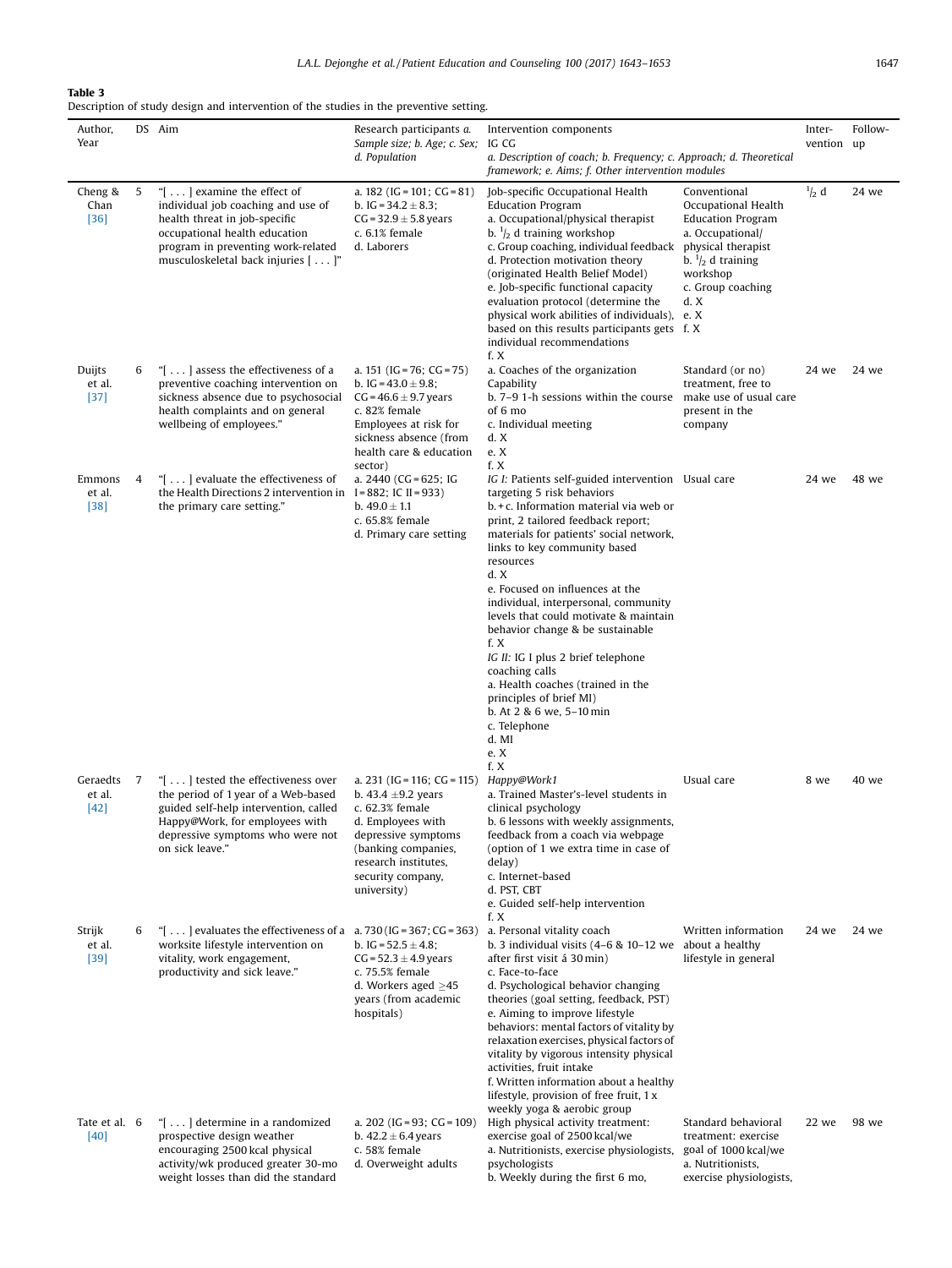#### Table 3 (Continued)

| Author.<br>Year                   |   | DS Aim                                                                                                                                                                                                                                                                                           | Research participants a.<br>Sample size; b. Age; c. Sex;<br>d. Population                                            | Intervention components<br>IG CG<br>a. Description of coach; b. Frequency; c. Approach; d. Theoretical<br>framework; e. Aims; f. Other intervention modules                                                                                                                                                                                                                                                                               |                                                                                                                                                                                                                              | Inter-<br>vention up | Follow- |
|-----------------------------------|---|--------------------------------------------------------------------------------------------------------------------------------------------------------------------------------------------------------------------------------------------------------------------------------------------------|----------------------------------------------------------------------------------------------------------------------|-------------------------------------------------------------------------------------------------------------------------------------------------------------------------------------------------------------------------------------------------------------------------------------------------------------------------------------------------------------------------------------------------------------------------------------------|------------------------------------------------------------------------------------------------------------------------------------------------------------------------------------------------------------------------------|----------------------|---------|
|                                   |   | 1000 kcal physical activity/wk<br>prescription."                                                                                                                                                                                                                                                 |                                                                                                                      | biweekly during mo 7-12 & monthly<br>during month 13-18<br>c. Behavior therapy for obesity<br>conducted in small groups<br>d. X<br>e. Reduce weight<br>f. 1-3 social support partners, were<br>assigned an exercise coach, given<br>small monetary incentives                                                                                                                                                                             | psychologists<br>b. Weekly during the<br>first 6 mo, biweekly<br>during mo $7-12$ &<br>monthly during mo<br>$13 - 18$<br>c. Behavior therapy for<br>obesity conducted in<br>small groups<br>d. X<br>e. Reduce weight<br>f. X |                      |         |
| van<br>Berkel<br>et al.<br>$[41]$ | 6 | " $\left[ \ldots \right]$ evaluate the effectiveness of a = a, 257 (IG = 129; CG = 128)<br>worksite mindfulness-based multi-<br>component intervention on vigorous<br>physical activity in leisure time,<br>sedentary behavior at work, fruit<br>intake and determinants of these<br>behaviors." | b. IG = $46.0 \pm 9.4$ :<br>c. CG = $45.1 \pm 9.6$ years<br>d. 67.35% female<br>e. Employees (research<br>institute) | a. Members of the Society of<br>Mindfulness-Based trainers<br>(Netherlands & Flanders)<br>b. 8 we in-company (weekly, 90 min),<br>with homework (5 d per we, 30 min,<br>training cd's exercises), 8 sessions e-<br>coaching (feedback on "personal<br>energy plan")<br>c. Group setting, e-mail, CD<br>d. Mindful "vitality in practice"<br>e. Kindness and awareness<br>f. Free fruits/vegetables, lunch walking<br>routes, buddy-system | Information on<br>existing lifestyle<br>behavior-related<br>facilities that were<br>already available at the<br>worksite                                                                                                     | 24 we                | 24 we   |

(CBT = cognitive behavioral therapy; CG = control group; d = day; DS = Delphi score; h = hour; IG = intervention group; MI = motivational interviewing; min = minute; mo = month; PST = problem-solving treatment; SCT = social cognitive theory; we = week).

[\[31,32\].](#page-9-0) Other populations were people with rheumatoid arthritis [\[34\]](#page-9-0) and obesity [\[35\]](#page-9-0). The population size ranged from 45 to 364 research participants. Most studies had participants aged around 50 years [30–[34,36\]](#page-9-0); one study had research participants aged around 20 years [\[35\].](#page-9-0) In three studies, less than 50% of the participants were female [\[31,33,36\]](#page-9-0). The intervention period ranged from 12 to 48 weeks. The duration of the follow-up period was mainly 24 weeks [30–[32,35,36\],](#page-9-0) the maximum duration was 48 weeks [\[33,34\]](#page-9-0). Four of the control groups were non-intervention groups [32–[34,36\]](#page-9-0). The coach was described differently in each study; for instance, as an experienced peer, nurse care manager or physical therapist. The following approaches were either used alone or in combination: telephone coaching [\[30](#page-9-0)– [32,34](#page-9-0)–36], face-to-face meetings [30–[34,36\]](#page-9-0), coaching via mail or Internet-based [\[32,36\]](#page-9-0) and/or text and video coaching [\[31,32\].](#page-9-0) Five coaching interventions were based on classical frameworks; such as motivational interviewing (MI), social cognitive theory (SCT), problem solving technique (PST) or cognitive behavioral therapy (CBT) [30–[32,35,36\]](#page-9-0), and two of these were based on collaborative care model (CCM) [\[31,32\]](#page-9-0).

The results of the health coaching interventions in the rehabilitative setting are summarized in [Table](#page-7-0) 4. The main outcomes of most studies were physiological [\[30,33,35\],](#page-9-0) two were behavioral  $[32,34]$  and one was psychological  $[36]$ . The study by Fortney et al. [\[31\]](#page-9-0) had psychological and behavioral main outcomes.

Two studies showed statistically significant results at the end of the intervention period compared to a non-intervention control group [\[32,33\]](#page-9-0). Ma et al. [\[33\]](#page-9-0) also compared two intervention groups but the results were not statistically significant. Pearson et al. [\[35\]](#page-9-0) compared two interventions and showed a statistically significant result at the end of the intervention period. Cinar & Schou [\[30\]](#page-9-0) and van der Wulp et al. [\[36\]](#page-9-0) showed statistically significant results at the end of the follow-up period compared to the baseline. At the end of the follow-up period, Ma et al. [\[33\]](#page-9-0) reported statistically significant results for the main outcome in the intervention groups compared to the control group. Also, the results between the different intervention groups were statistically significant. Cinar & Schou [\[30\]](#page-9-0) and Fortney et al. [\[31\]](#page-9-0) published statistically significant effects within a time-by-group interaction as well as between the groups at the end of the follow-up period. Sjöquist et al. [\[34\]](#page-9-0) reported statistically significant results but favoring the non-intervention control group. Two studies found no long-term effectiveness compared to the control group [\[32,36\]](#page-9-0).

#### 3.2.2. Preventive setting

The characteristics of the seven interventions of the preventive setting are described in [Table](#page-4-0) 3. Most of the interventions were conducted with employees [\[37,38,40,42,43\]](#page-9-0). One intervention was especially aimed at employees with depressive symptoms [\[43\].](#page-10-0) One study was aimed at overweight adults [\[41\]](#page-10-0), another was designed for the primary care setting [\[39\]](#page-10-0). The sample size ranged from 151 to 2440 research participants. In one study, less than 50% of the participants were women [\[37\]](#page-9-0). Four of the interventions had a duration of 24 weeks [38–[40,42\]](#page-10-0). The minimum duration was a half-day intervention [\[37\]](#page-9-0) and the maximum was 24-weeks [\[38](#page-10-0)– [40,42\].](#page-10-0) The maximum follow-up period was 98 weeks [\[41\]](#page-10-0). In most cases, the duration was 24 weeks [\[37,38,40,42\].](#page-9-0) Five control groups were non-intervention controls [38–[40,42,43\]](#page-10-0). The coaches in the preventive setting were for example, personal vitality coaches, occupational/physical therapists or psychologists. The approaches used were face-to-face meetings [\[37,38,40](#page-9-0)–42], coaching via mail or Internet-based [\[39,42,43\]](#page-10-0), coaching via CD [\[42\]](#page-10-0) and telephone coaching [\[39\].](#page-10-0) The theoretical frameworks differed; five studies describe a framework, such as PST, MI, CBT, protection motivation theory (PMT) or "psychological behavior changing theories" [\[37,39,40,42,43\]](#page-9-0) and two indicate no framework [\[38,41\]](#page-10-0).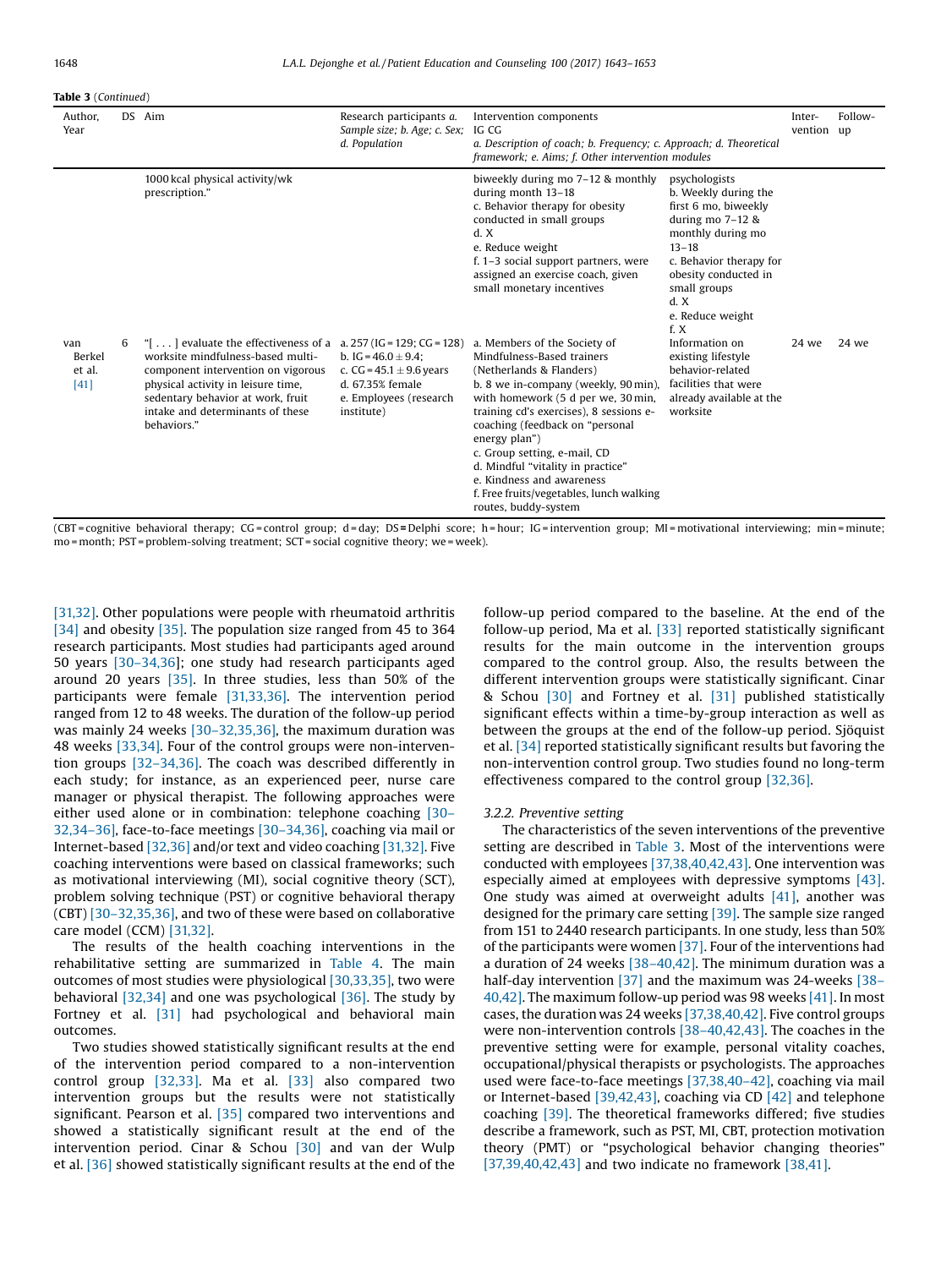<span id="page-6-0"></span>

Fig. 1. Flow-chart review procedure.

The effectiveness of the health coaching interventions in the preventive setting are describe in [Table](#page-7-0) 5. The main outcomes of two studies were psychological [\[40,43\]](#page-10-0) and the main outcomes of four studies were behavioral [37–[39,42\]](#page-9-0). One study had a physiological outcome [\[41\].](#page-10-0)

Compared to their control groups, four studies showed statistically significant results at the end of the intervention period [\[37,38,39,41\]](#page-9-0). In the study of Cheng & Chan [\[37\]](#page-9-0), the results at the end of the follow-up period were compared to the baseline statistically significant. At the end of the follow-up period, Cheng & Chan [\[37\]](#page-9-0) and Duijts et al. [\[38\]](#page-10-0) showed statistically significant results of at least one main outcome in the intervention groups compared to the control groups. The two intervention groups in the study of Emmons et al. [\[39\]](#page-10-0) only demonstrated statistically significant effects compared to the control group but not compared with each other.

## 4. Discussion and conclusion

#### 4.1. Discussion

This systematic review summarized 14 RCTs which published long-term results of health coaching interventions in rehabilitation and prevention. Of these studies, one half was designed for the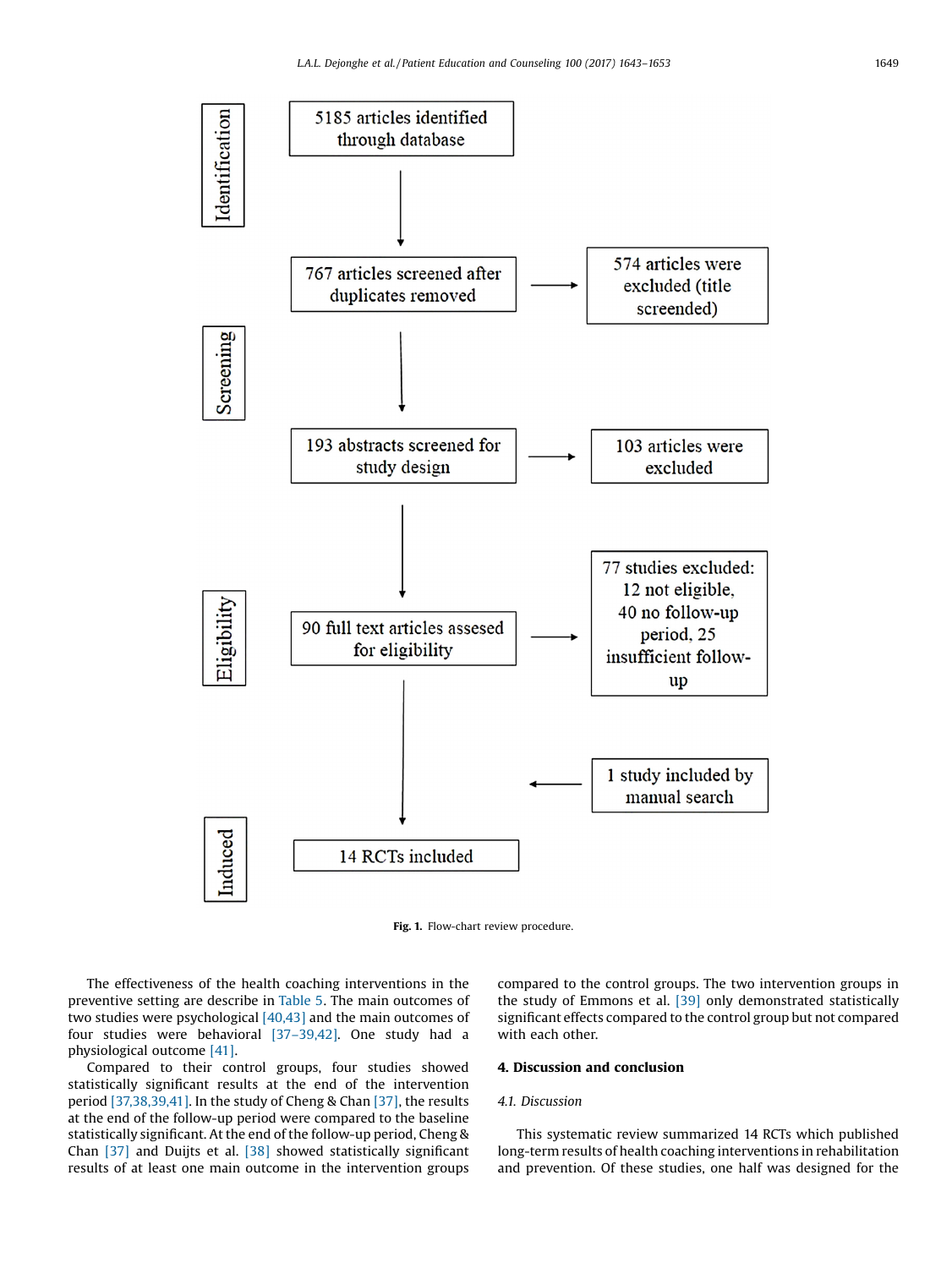## <span id="page-7-0"></span>Table 4

Effectiveness of health coaching intervention groups in the rehabilitative setting.

| Study                          | Main outcome(s)           | Intervention period Compared to CG | Follow-up period       |                                  |
|--------------------------------|---------------------------|------------------------------------|------------------------|----------------------------------|
|                                |                           |                                    | Compared to Baseline   | Compared to CG                   |
| Cinar & Schou [29]             | HbA1c                     | X                                  | $* *$                  | $***1**1$                        |
|                                | Clinical attachment loss  | X                                  |                        | $***1**1$                        |
| Fortney et al. [30]            | Depression severity       | n.s. <sup>2</sup>                  | $X^2$                  | $***21***1;2$                    |
|                                | Treatment response        | $X^2$                              | $X^2$                  | *** $^2/n.s.^{1,2}$              |
|                                | Remission                 | $X^2$                              | $X^2$                  | ***2/n.s. <sup>2;2</sup>         |
| Huijbregts et al. [31]         | Treatment response        | n.S. <sup>2,3</sup>                | X                      | n.s. <sup>2,3</sup>              |
| Ma et al. [32]                 | Change in BMI             | ***2 (IG I vs. CG)/                | X                      | ***2 (IG I vs. CG)/              |
|                                |                           | ***2 (IG II vs. CG)/               |                        | $*$ <sup>2</sup> (IG II vs. CG)/ |
|                                |                           | $n.s.2$ (IG I vs. IG II)           |                        | $*^2$ (IG I vs. IG II)           |
| Pearson et al. [34]            | Weight loss               | * (in favor for CG)                | n.s.                   | X                                |
|                                | Waist circumferences      | X                                  | X                      | X                                |
|                                | Fasting glucose           | X                                  | X                      | X                                |
|                                | Triglycerides             | X                                  | X                      | X                                |
|                                | Total cholesterol         | X                                  | X                      | X                                |
|                                | <b>HDL</b>                | X                                  | n.s.                   | X                                |
|                                | <b>LDL</b>                | X                                  | X                      | X                                |
|                                | Cholesterol:HDL           | X                                  | X                      | X                                |
| Sjöquist et al. [33]           | General health perception | n.s./n.s. <sup>2</sup>             | n.s./n.s. <sup>2</sup> | $n.s.'^{*2}$ (in favor for CG)   |
| van der Wulp et al., 2012 [35] | Self-efficacy             | X                                  |                        | n.s.                             |

(BMI = Body Mass index; CG = control group; HbA1c = glycated hemoglobin; HDL = high-density lipoprotein; IG = intervention group; LDL = low-density lipoprotein; n.s.=not significant; \*= p < 0.05; \*\*= p < 0.01; \*\*\* = p < 0.001; <sup>1</sup> = differences between time by group (in favor for IG); <sup>2</sup> = intention to treat analyses; <sup>3</sup> = odds ratio (in favor for IG)).

## Table 5

Effectiveness of health coaching intervention groups in the preventive setting.

| Study                   | Main outcome(s)                                                       | Intervention<br>period<br>Compared to<br>CG | Follow-up period               |                                                   |
|-------------------------|-----------------------------------------------------------------------|---------------------------------------------|--------------------------------|---------------------------------------------------|
|                         |                                                                       |                                             | Compared to<br><b>Baseline</b> | Compared to CG                                    |
| Cheng & Chan            | Knowledge of different work hazards                                   | ***                                         | ***                            | ***                                               |
| $[36]$                  | Knowledge of proper technique in manual handling operations           | ***                                         | ***                            | ***                                               |
|                         | Knowledge of the consequences of not performing the proper manual     | $***$                                       | ***                            | ***                                               |
|                         | handling operation technique                                          | X                                           | ***                            | ***                                               |
|                         | Practical skills in manual handling operation                         |                                             |                                |                                                   |
| Duijts et al. [37]      | Subjective sickness                                                   | X                                           | X                              | n.s./n.s. <sup>2</sup>                            |
|                         | Objective sickness                                                    | $*$ /** <sup>2</sup> (8 mo)                 | X                              | $n.s.$ /***2                                      |
| Emmons et al.           | Multiple risk behavior score (improved)                               | *** <sup>2</sup> (IG I vs.                  | X                              | $*^{2}$ (IG I vs. CG)/                            |
| $[38]$                  |                                                                       | $CG$ )/                                     |                                | $*$ <sup>2</sup> (IG II vs. CG)/                  |
|                         |                                                                       | *** <sup>2</sup> (IG II vs.                 |                                | $n.s.2$ (IG I vs. IG II)                          |
|                         |                                                                       | $CG$ )/                                     |                                |                                                   |
|                         |                                                                       | $n.s.2$ (IG I vs. IG                        |                                |                                                   |
|                         |                                                                       | II)                                         |                                |                                                   |
| Geraedts et al.<br>[42] | Depressive symptoms                                                   | n.s. <sup>2</sup>                           | $X^2$                          | n.s. <sup>2</sup>                                 |
| Tate et al. $[40]$      | Body weight (change)                                                  | $***+*2$                                    | n.s./n.s. <sup>2</sup>         | n.s./n.s. <sup>2</sup> (between groups from 18 to |
|                         |                                                                       |                                             |                                | 30 mo)/n.s. <sup>1</sup>                          |
| Strijk et al. [39]      | General vitality                                                      | n.s. <sup>2</sup>                           | n.s. <sup>2</sup>              | n.s. <sup>2</sup>                                 |
|                         | Work-related vitality                                                 | n.s. <sup>2</sup>                           | n.s. <sup>2</sup>              | n.s. <sup>2</sup>                                 |
|                         | van Berkel et al. Vigorous physical activity (subjective & objective) | n.s./n.s. <sup>2</sup>                      | X                              | n.s./n.s. <sup>2</sup>                            |
| [41]                    | Sedentary at work                                                     | n.s./n.s. <sup>2</sup>                      | X                              | n.s./n.s. <sup>2</sup>                            |
|                         | Fruit intake                                                          | n.s./n.s. <sup>2</sup>                      | X                              | n.s./n.s. <sup>2</sup>                            |
|                         | Behavioral determinants                                               | n.s./n.s. <sup>2</sup>                      | X                              | n.s./n.s. <sup>2</sup>                            |

(CG = control group; IG = intervention group; n.s.=not significant; \* =  $p \le 0.05$ ; \*\* =  $p < 0.01$ ; \*\*\* =  $p < 0.001$ ; \*\*\* =  $p < 0.001$ ; \*\*\* =  $p < 0.001$ ; \*\*\* =  $p < 0.001$ ; \*\*\* =  $p < 0.001$ ; \*\*\* =  $p < 0.001$ ; \*\*\* =  $p < 0.0$ analyses).

rehabilitative setting the other half for the preventive setting. Three studies in each setting found statistically significant longterm effectiveness of the main outcome.

## 4.1.1. Long-term effectiveness

Over recent years, the number of publications about health coaching interventions has increased enormously. A review by Wolever et al. [\[9\]](#page-9-0) showed that only 22 articles on health or wellness coaching were published in the year 2003 whilst in the year 2012, more than 150 studies had already been published. The current review confirms these results and the systematic search identified 90 eligible RCTs including a health coaching intervention. Although the number of publications in general is increasing, only a few articles published long-term results. Kivelä et al. [\[18\]](#page-9-0), for example, took the effectiveness of health coaching into account in their review but, of the 13 included studies, only two had a followup of a minimum of 12 weeks. Compared to the number of studies in general, the current review also identified few studies with a follow-up period. In regard to the results of the present review, it is notable that there is an equal number of articles in both settings. In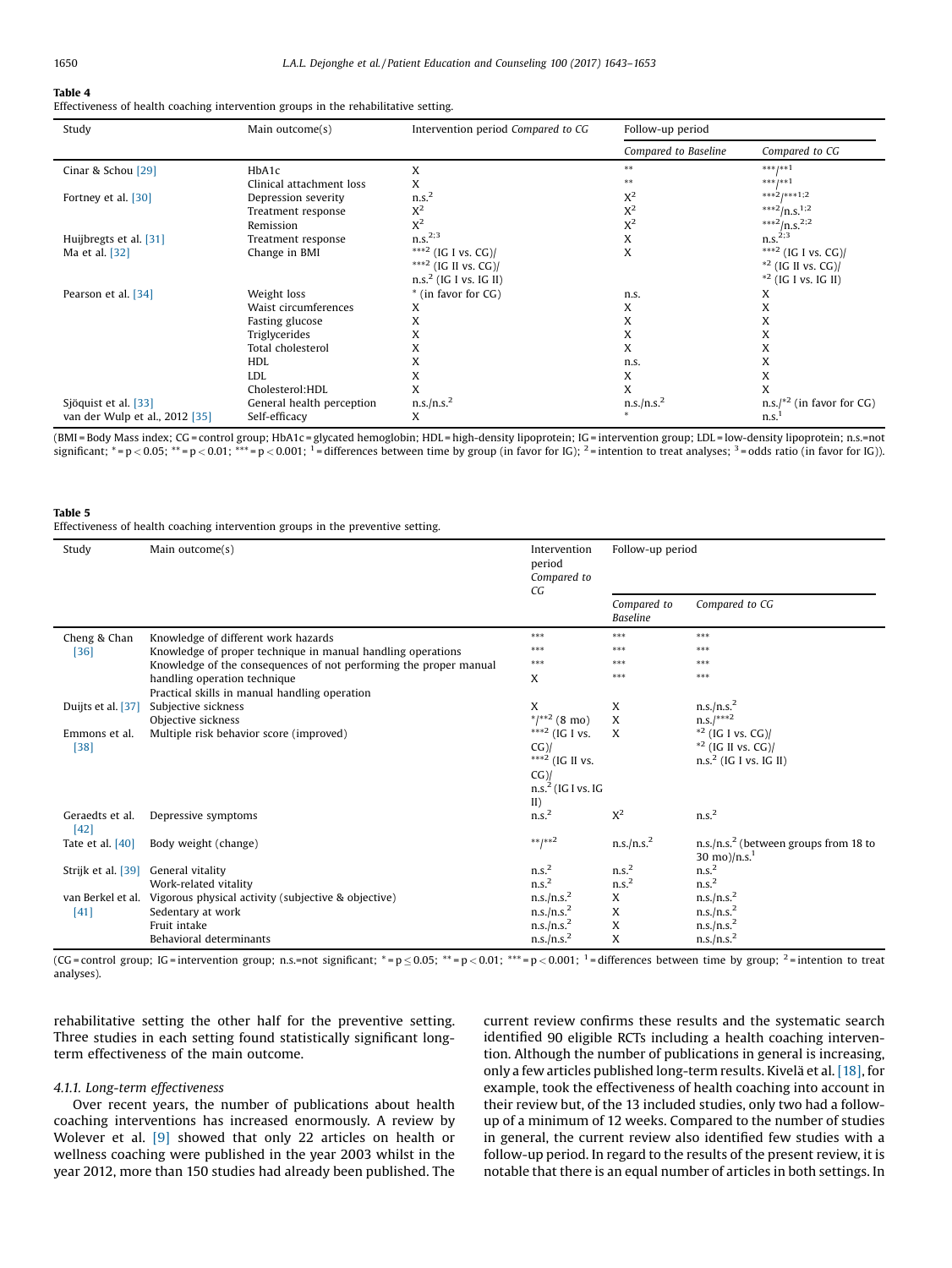contrast to the present results, the systematic reviews of Kivelä et al. [\[18\]](#page-9-0), Olsen & Nesbitt [\[11\]](#page-9-0) and Wolever et al. [\[9\]](#page-9-0) suggest that more interventions for the rehabilitative setting were developed. During the initial steps of the systematic study's selection, this review also showed that there are more articles in the rehabilitative setting. However, the studies in the rehabilitative setting frequently exhibit a lower percentage of follow-up periods of a minimum of 24 weeks compared to those studies in the preventive setting.

It seems as if the health coaching interventions are gaining importance in the prevention setting. Nonetheless, it is currently difficult to make a statement about the sustainability of health coaching in either setting.

#### 4.1.2. Efficacious intervention components

A lack of reported intervention details, which Hill et al. [\[10\]](#page-9-0) already noticed, can be found even in health coaching interventions having a follow-up period. Moreover, the descriptions of the coach, the target populations, the intervention components and the outcomes are heterogeneous; other systematic reviews [\[9,10\]](#page-9-0) confirm this diversity.

Olsen and Nesbitt [\[11\]](#page-9-0) identified four key features for effective health coaching programs: the use of a goal setting, MI, collaboration with primary health care providers and a program duration of 6–12 month. With regard to the duration of the intervention period, our findings do not confirm this recommendation. In the rehabilitative setting, an effective study had only an intervention duration of three month [\[33\]](#page-9-0) and in the preventive setting, even a half-day intervention was effective [\[37\].](#page-9-0) Moreover, according to our review it is unclear whether the theoretical framework affected the effectiveness. For example, MI was part of both, an effective intervention [\[30\]](#page-9-0) as well as part of an ineffective intervention [\[35\]](#page-9-0).

Kivelä et al. [\[18\]](#page-9-0) concluded that the intervention's effectiveness improves when the program integrates a combination of different approaches. With regard to this, the current review asserts two contrasting statements: In the rehabilitative setting, interventions taking a mixed approach are effective [\[30,31\]](#page-9-0), but even ineffective interventions use a combination of approaches [\[32,34\]](#page-9-0). Telephone coaching, in particular, is a frequently used approach  $[44]$  but is not promising for the long-term effectiveness of health coaching. One of the two interventions of Emmons et al. [\[39\]](#page-10-0) included telephone coaching, but this was not more effective. Also Pearson's et al. [\[35\]](#page-9-0) telephone coaching was not effective in the long-term, but face-toface contact seems to be important. In the study of Ma et al. [\[33\]](#page-9-0), the face-to-face intervention group was more effective than the other interventions.

Regarding the description of the coach, it is striking that there are different descriptions of the coach in all the effective studies. Another review assumed that trained psychologists or health lifestyle coaches are responsible for positive effects [\[18\]](#page-9-0).

The identification of efficacious intervention components varied, but there are conspicuous features regarding the target populations. Two of the effective studies in the rehabilitative setting were developed for patients with diabetes [\[30,33\]](#page-9-0). Maybe this is because diabetes is, compared to other illnesses regarding the effectiveness of lifestyle interventions, one of the most widely researched  $[45]$ . Moreover, the effective studies with diabetes patients had physiological outcomes which are more sensitive to change. This could be an indication that the effectiveness of health coaching is among other things dependent on specific chronic diseases.

In the preventive setting, more than half of the interventions were developed for employees [\[37,38,40,42,43\].](#page-9-0) This maybe because the challenges in working life have increased due to globalization, prolongation of working lifetime and shortage of skilled employees. The improvement in a health related lifestyle at employment age and therefore with an associated reduction in early retirement and a rise in employability is not very relevant for the wider economy and society in general [\[46,47\].](#page-10-0)

Differences between effective and ineffective interventions could be identified with regard to the study design. Two articles, which found a long-term effectiveness of health coaching, compared their intervention with a non-intervention control group [\[38,39\].](#page-10-0) These findings agree with the current literature, which shows that there are often no differences when two interventions are compared [\[48,49\]](#page-10-0).

#### 4.1.3. Limitation and strength of the study

Several limitations of the current systematic review need to be noted. Firstly, publication bias cannot be completely excluded because of differences in the terminology utilized for what might have been a similar topic. In addition to this, only studies published in English through to June 2015 were included. Secondly, the exact definition of the health coach, the intervention components and the outcomes are heterogeneous. Moreover, the statistical analyses used to estimate the long-term effectiveness differ. Also, only the effectiveness of the main outcome(s) of the studies and the longest follow-up periods were taken into account. Thirdly, various possibilities exist for defining the follow-up period as well as for assigning the studies in the rehabilitative or preventive settings.

One strength of the present review is the focus on the long-term effectiveness. Only those studies having a long follow-up period of a minimum of 24 weeks were included to emphasize the sustainability of the effects. Another strength is the differentiated consideration of the rehabilitative and preventive settings. The orientation towards the ICD-10-Diagnosis allows a clearly defined demarcation of the settings. Moreover, only peer-reviewed RCTs with a high methodological quality were included. No study met the maximum score of the Delphi List [\[26\]](#page-9-0) because, in health coaching interventions, the care provider and the patient are not blinded. Furthermore, the study search and selection were accurately and systematically described. All full-texts were independently assessed and the synthetized results were crosschecked.

#### 4.2. Conclusion

The high number of studies underlines the relevance of health coaching. However, the present systematic review shows a significant research gap regarding the sustainability of health coaching interventions in rehabilitation and prevention. With regard to resource allocation it is of utmost interest to identify components in health coaching interventions that are promising for long-term effectiveness. Despite the high number of studies a significant lack of RCTs could be identified. Based on the results of the present systematic review no specific recommendations for health coaching in rehabilitation and prevention can be developed.

In order to provide recommendations for effective components of sustainable health coaching interventions, further RCTs on health coaching interventions comprising a relevant follow-up period and the comparison with a control intervention are needed. Moreover, intervention details have to be reported clearly and costeffectiveness evaluations should be conducted.

#### 4.3. Practice implications

The lack of sustainable lifestyle interventions is a widely recognized problem. To overcome the problem of sustainability, health coaching might be an appropriate approach. Hence, it is of utmost importance to consider the sustainability already during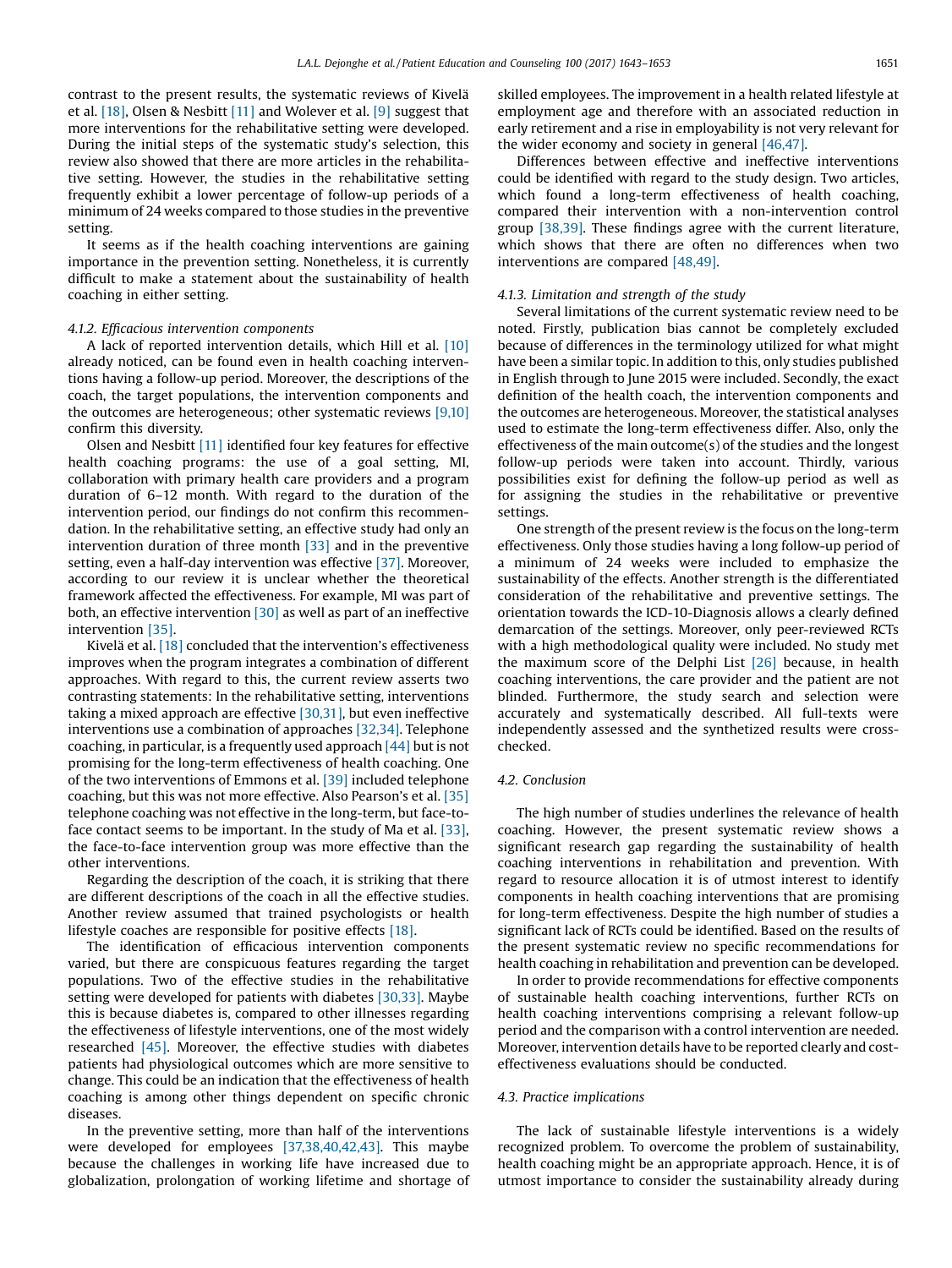<span id="page-9-0"></span>planning of health coaching interventions. The involvement of the target group and the setting seems to be a promising strategy.

### Ethics approval and consent to participate

[Not applicable].

#### Consent for publication

[Not applicable].

## Availability of data and material

[Not applicable].

## Competing interests

The authors declare that they have no competing interests. [Conflicts of interest: none].

## Funding

This work was supported by the Federal Ministry of Education and Research (BMBF). [Grant number: 01EL1425A].

## Authors' contributions

AS conceived the idea of the study. LD developed the search strategy. LD wrote the manuscript supported by JB and AS. LD is responsible for the systematic literature search and the data collection supported by JB. IF drafted all versions of the manuscript. All authors read and approved the final manuscript.

#### Acknowledgements

[Not applicable].

#### References

- [1] Robert Koch Institut, Gesundheit in Deutschland [health in Germany]. Gesundheitsberichterstattung des Bundes gemeinsam getragen von RKI und DESTATIS. [http://www.gbe-bund.de/pdf/GESBER2015.pdf,](http://www.gbe-bund.de/pdf/GESBER2015.pdf) 2015 (Accessed 20.08.16).
- [2] Statistische Bundesamt, Gesundheit, Krankheitskosten [health, medical expenses]. [https://www.destatis.de/DE/Publikationen/Thematisch/](https://www.destatis.de/DE/Publikationen/Thematisch/Gesundheit/Krankheitskosten/Krankheitskosten2120720089004.pdf?__blob=publicationFile) [Gesundheit/Krankheitskosten/Krankheitskosten2120720089004.pdf?](https://www.destatis.de/DE/Publikationen/Thematisch/Gesundheit/Krankheitskosten/Krankheitskosten2120720089004.pdf?__blob=publicationFile) [\\_\\_blob=publicationFile,](https://www.destatis.de/DE/Publikationen/Thematisch/Gesundheit/Krankheitskosten/Krankheitskosten2120720089004.pdf?__blob=publicationFile) 2010 (Accessed 20.08.16).
- [3] World Health Organization, World Health Statistics 2012. [http://apps.who.int/](http://apps.who.int/iris/bitstream/10665/44844/1/9789241564441_eng.pdf) [iris/bitstream/10665/44844/1/9789241564441\\_eng.pdf,](http://apps.who.int/iris/bitstream/10665/44844/1/9789241564441_eng.pdf) 2010 (Accessed 22.08.16).
- [4] K. Strong, C. Mathers, S. Leeder, R. [Beaglehole,](http://refhub.elsevier.com/S0738-3991(17)30246-X/sbref0020) Preventing chronic diseases: how many lives can we save? Lancet 366 [\(2005\)](http://refhub.elsevier.com/S0738-3991(17)30246-X/sbref0020) 1578–1582.
- [5] World Health Organization, Global Health Risks: Mortality and Burden of Disease Attributable to Selcted Major Risks. [http://www.who.int/healthinfo/](http://www.who.int/healthinfo/global_burden_disease/GlobalHealthRisks_report_full.pdf) [global\\_burden\\_disease/GlobalHealthRisks\\_report\\_full.pdf,](http://www.who.int/healthinfo/global_burden_disease/GlobalHealthRisks_report_full.pdf) 2009 (Accessed 22.08.16).
- [6] H. Hendrickx, B.S. McEwen, F. Ouderaa van der, [Metabolism,](http://refhub.elsevier.com/S0738-3991(17)30246-X/sbref0030) mood and cognition in aging: the importance of lifestyle and dietary [intervention,](http://refhub.elsevier.com/S0738-3991(17)30246-X/sbref0030) [Neurobiol.](http://refhub.elsevier.com/S0738-3991(17)30246-X/sbref0030) Aging 26 (2005) 1–5.
- [7] D.E.R. [Warburton,](http://refhub.elsevier.com/S0738-3991(17)30246-X/sbref0035) C.W. Nicol, S.S.D. Bredin, Health benefits of physical activity: the [evidence,](http://refhub.elsevier.com/S0738-3991(17)30246-X/sbref0035) Can. Med. Assoc. J. 174 (2006) 801–809.
- [8] E.P. Frates, M.A. Moore, C.N. Lopez, G.T. [McMahon,](http://refhub.elsevier.com/S0738-3991(17)30246-X/sbref0040) Coaching for behavior change in [physiatry,](http://refhub.elsevier.com/S0738-3991(17)30246-X/sbref0040) Am. J. Phys. Med. Rehabil. 90 (2011) 1074–1082.
- [9] R.Q. Wolever, L.A. [Simmons,](http://refhub.elsevier.com/S0738-3991(17)30246-X/sbref0045) G.A. Sforzo, D. Dill, M. Kaye, E.M. Bechard, M.E. Southard, M. Kenned, J. Vosloo, N. Yang, A [systematic](http://refhub.elsevier.com/S0738-3991(17)30246-X/sbref0045) review of the literature on health and wellness coaching: defining a key behavioral [intervention](http://refhub.elsevier.com/S0738-3991(17)30246-X/sbref0045) in [healthcare,](http://refhub.elsevier.com/S0738-3991(17)30246-X/sbref0045) Glob. Adv. Health Med. 2 (2013) 38–57.
- [10] B. Hill, B. [Richardson,](http://refhub.elsevier.com/S0738-3991(17)30246-X/sbref0050) H. Skouteris, Do we know how to design effective health coaching [interventions:](http://refhub.elsevier.com/S0738-3991(17)30246-X/sbref0050) a systematic review of the state of the literature, Am. J. Health [Promot.](http://refhub.elsevier.com/S0738-3991(17)30246-X/sbref0050) 29 (2015) e158–68.
- [11] J.M. Olsen, B.J. Nesbitt, Health coaching to improve healthy lifestyle [behaviors:](http://refhub.elsevier.com/S0738-3991(17)30246-X/sbref0055) an [integrative](http://refhub.elsevier.com/S0738-3991(17)30246-X/sbref0055) review, Am. J. Health Promot. 25 (2010) e1–e12.
- [12] R.Q. Wolever, D.M. [Eisenberg,](http://refhub.elsevier.com/S0738-3991(17)30246-X/sbref0060) What is health coaching anyway?: standards needed to enable rigorous [research,](http://refhub.elsevier.com/S0738-3991(17)30246-X/sbref0060) Arch. Inter. Med. 171 (2011) 2017–2018.
- [13] S. [Butterworth,](http://refhub.elsevier.com/S0738-3991(17)30246-X/sbref0065) A. Linden, W. McClay, M.C. Leo, Effect of motivational [interviewing-based](http://refhub.elsevier.com/S0738-3991(17)30246-X/sbref0065) health coaching on employees' physical and mental health status, J. Occup. Health [Psychol.](http://refhub.elsevier.com/S0738-3991(17)30246-X/sbref0065) 11 (2006) 358–365.
- [14] S. Palmer, I. Tubbs, A. Whybrow, Health coaching to facilitate the [promotion](http://refhub.elsevier.com/S0738-3991(17)30246-X/sbref0070) of health behavior and chievment of [health-related](http://refhub.elsevier.com/S0738-3991(17)30246-X/sbref0070) goals, Int. J. Health. Promot. Educ. 41 [\(2003\)](http://refhub.elsevier.com/S0738-3991(17)30246-X/sbref0070) 91–93.
- [15] M.L. Thomas, J.E. Elliott, S.M. Rao, K.F. Fahey, S.M. Paul, C. [Miaskowski,](http://refhub.elsevier.com/S0738-3991(17)30246-X/sbref0075) A randomized, clinical trial of education or [motivational-interviewing-based](http://refhub.elsevier.com/S0738-3991(17)30246-X/sbref0075) coaching compared to usual care to improve cancer pain [management,](http://refhub.elsevier.com/S0738-3991(17)30246-X/sbref0075) Oncol. Nurs. [Forum](http://refhub.elsevier.com/S0738-3991(17)30246-X/sbref0075) 39 (2012) 39–49.
- [16] M.J. Vale, M.V. [Jelinek,](http://refhub.elsevier.com/S0738-3991(17)30246-X/sbref0080) J.D. Best, A.M. Dart, L.E. Grigg, D.L. Hare, B.P. Ho, R.W. Newman, J.J. McNeil, Coaching patients On Achieving [Cardiovascular](http://refhub.elsevier.com/S0738-3991(17)30246-X/sbref0080) Health (COACH): a multicenter [randomized](http://refhub.elsevier.com/S0738-3991(17)30246-X/sbref0080) trial in patients with coronary heart [disease,](http://refhub.elsevier.com/S0738-3991(17)30246-X/sbref0080) Arch. Inter. Med. 163 (2003) 2775–2783.
- [17] R.Q. Wolever, M. [Dreusicke,](http://refhub.elsevier.com/S0738-3991(17)30246-X/sbref0085) J. Fikkan, T.V. Hawkins, S. Yeung, J. Wakefield, L. Duda, P. Flowers, C. Cook, E. Skinner, [Integrative](http://refhub.elsevier.com/S0738-3991(17)30246-X/sbref0085) health coaching for patients with type 2 diabetes: a [randomized](http://refhub.elsevier.com/S0738-3991(17)30246-X/sbref0085) clinical trial, Diabetes Educ. 36 (2010) 629–[639](http://refhub.elsevier.com/S0738-3991(17)30246-X/sbref0085).
- [18] K. Kivelä, S. Elo, H. Kyngäs, M. [Kääriäinen,](http://refhub.elsevier.com/S0738-3991(17)30246-X/sbref0090) The effects of health coaching on adult patients with chronic diseases: a [systematic](http://refhub.elsevier.com/S0738-3991(17)30246-X/sbref0090) review, Patient Educ. Couns. 97 [\(2014\)](http://refhub.elsevier.com/S0738-3991(17)30246-X/sbref0090) 147–157.
- [19] B.A.J. [Berendsen,](http://refhub.elsevier.com/S0738-3991(17)30246-X/sbref0095) S.P.J. Kremers, H.H.C.M. Savelberg, N.C. Schaper, M.R.C. Hendriks, The [implementation](http://refhub.elsevier.com/S0738-3991(17)30246-X/sbref0095) and sustainability of a combined lifestyle [intervention](http://refhub.elsevier.com/S0738-3991(17)30246-X/sbref0095) in primary care: mixed method process evaluation, BMC Fam. Pract. 16 [\(2015\)](http://refhub.elsevier.com/S0738-3991(17)30246-X/sbref0095) 37.
- [20] I.D. [Blackberry,](http://refhub.elsevier.com/S0738-3991(17)30246-X/sbref0100) J.S. Furler, J.D. Best, P. Chondros, M. Vale, C. Walker, T. Dunning, L. Segal, J. Dunbar, R. Audehm, D. Liew, D. Young, [Effectiveness](http://refhub.elsevier.com/S0738-3991(17)30246-X/sbref0100) of general practice based, practice nurse led [telephone](http://refhub.elsevier.com/S0738-3991(17)30246-X/sbref0100) coaching on glycaemic control of type 2 diabetes: the patient [engagement](http://refhub.elsevier.com/S0738-3991(17)30246-X/sbref0100) and coaching for health (PEACH) pragmatic cluster [randomised](http://refhub.elsevier.com/S0738-3991(17)30246-X/sbref0100) controlled trial, BMJ 347 (2013) f5272.
- [21] K.S. Dale, J.I. Mann, K.A. McAuley, S.M. Williams, V.L. Farmer, [Sustainability](http://refhub.elsevier.com/S0738-3991(17)30246-X/sbref0105) of lifestyle changes following an intensive lifestyle [intervention](http://refhub.elsevier.com/S0738-3991(17)30246-X/sbref0105) in insulin resistant adults: [follow-up](http://refhub.elsevier.com/S0738-3991(17)30246-X/sbref0105) at 2-years, Asia Pac. J. Clin. Nutr.18 (2009) 114–120.
- [22] D. Moher, A. Liberati, J. Tetzlaff, D.G. Altman, Preferred [reporting](http://refhub.elsevier.com/S0738-3991(17)30246-X/sbref0110) items for systematic reviews and [meta-analyses:](http://refhub.elsevier.com/S0738-3991(17)30246-X/sbref0110) the PRISMA statement, BMJ 339 [\(2009\)](http://refhub.elsevier.com/S0738-3991(17)30246-X/sbref0110) b2535.
- [23] S. Aslam, P. Emmanuel, Formulating a [researchable](http://refhub.elsevier.com/S0738-3991(17)30246-X/sbref0115) question: a critical step for [facilitating](http://refhub.elsevier.com/S0738-3991(17)30246-X/sbref0115) good clinical research, Indian J. Sex Transm. Dis. 31 (2010) 47–50.
- [24] B. Graubner, ICD-10-GM 2016 [Systematisches](http://refhub.elsevier.com/S0738-3991(17)30246-X/sbref0120) Verzeichnis: Internationale Statistische Klassifikationen Der [Krankheiten](http://refhub.elsevier.com/S0738-3991(17)30246-X/sbref0120) Und Verwandter [Gesundheitsprobleme](http://refhub.elsevier.com/S0738-3991(17)30246-X/sbref0120) [systematic Inventory: International Statistical Classification of Diseases and Related Health [Problems\],](http://refhub.elsevier.com/S0738-3991(17)30246-X/sbref0120) 10th ed., Deutscher [Ärzte-Verlag,](http://refhub.elsevier.com/S0738-3991(17)30246-X/sbref0120) Köln, 2015.
- [25] J.O. Prochaska, W.F. Velicer, The [transtheoretical](http://refhub.elsevier.com/S0738-3991(17)30246-X/sbref0125) model of health behavior change, Am. J. Health [Promot.](http://refhub.elsevier.com/S0738-3991(17)30246-X/sbref0125) 12 (1997) 38–48.
- [26] A.P. [Verhagen,](http://refhub.elsevier.com/S0738-3991(17)30246-X/sbref0130) H.C. de Vet, R.A. de Bie, A.G. Kessels, M. Boer, L.M. Bouter, P.G. Knipschild, The Delphi list: a criteria list for quality assessment of [randomized](http://refhub.elsevier.com/S0738-3991(17)30246-X/sbref0130) clinical trials for [conducting](http://refhub.elsevier.com/S0738-3991(17)30246-X/sbref0130) systematic reviews developed by Delphi consensus, J. Clin. [Epidemiol.](http://refhub.elsevier.com/S0738-3991(17)30246-X/sbref0130) 51 (1998) 1235–1241.
- [27] T. Carter, I.D. Morres, O. Meade, P. [Callaghan,](http://refhub.elsevier.com/S0738-3991(17)30246-X/sbref0135) The effect of exercise on depressive symptoms in adolescents: a systematic review and [meta-analysis,](http://refhub.elsevier.com/S0738-3991(17)30246-X/sbref0135) J. Am. Acad. Child Adolesc. [Psychiatry](http://refhub.elsevier.com/S0738-3991(17)30246-X/sbref0135) 55 (2016) 580–590.
- [28] J.K.W. [Gerritsen,](http://refhub.elsevier.com/S0738-3991(17)30246-X/sbref0140) A.J.P.E. Vincent, Exercise improves quality of life in patients with cancer: a systematic review and [meta-analysis](http://refhub.elsevier.com/S0738-3991(17)30246-X/sbref0140) of randomised controlled trials, Br. J. Sports Med. 50 [\(2016\)](http://refhub.elsevier.com/S0738-3991(17)30246-X/sbref0140) 796–803.
- [29] S.A. Olivo, L.G. [Macedo,](http://refhub.elsevier.com/S0738-3991(17)30246-X/sbref0145) I.C. Gadotti, J. Fuentes, T. Stanton, D.J. Magee, Scales to assess the quality of [randomized](http://refhub.elsevier.com/S0738-3991(17)30246-X/sbref0145) controlled trials: a systematic review, Phys. Ther. 88 [\(2008\)](http://refhub.elsevier.com/S0738-3991(17)30246-X/sbref0145) 156–175.
- [30] A.B. Cinar, L. Schou, Health [promotion](http://refhub.elsevier.com/S0738-3991(17)30246-X/sbref0150) for patients with diabetes: health coaching or formal health [education?](http://refhub.elsevier.com/S0738-3991(17)30246-X/sbref0150) Int. Dent. J. 64 (2014) 20–28.
- [31] J.C. Fortney, J.M. Pyne, S.B. Mouden, D. Mittal, T.J. Hudson, G.W. [Schroeder,](http://refhub.elsevier.com/S0738-3991(17)30246-X/sbref0155) D.K. Williams, C.A. Bynum, R. Mattox, K.M. Rost, [Practice-based](http://refhub.elsevier.com/S0738-3991(17)30246-X/sbref0155) versus [telemedicine-based](http://refhub.elsevier.com/S0738-3991(17)30246-X/sbref0155) collaborative care for depression in rural federally qualified health centers: a pragmatic randomized comparative [effectiveness](http://refhub.elsevier.com/S0738-3991(17)30246-X/sbref0155) trial, Am. J. [Psychiatry](http://refhub.elsevier.com/S0738-3991(17)30246-X/sbref0155) 170 (2013) 414–425.
- [32] K.M.L. [Huijbregts,](http://refhub.elsevier.com/S0738-3991(17)30246-X/sbref0160) F.J. de Jong, H.W.J. van Marwijk, A.T.F. Beekman, H.J. Adèr, L. Hakkaart-van Roijen, J. Unützer, C.M. van der [Feltz-Cornelis,](http://refhub.elsevier.com/S0738-3991(17)30246-X/sbref0160) A target-driven [collaborative](http://refhub.elsevier.com/S0738-3991(17)30246-X/sbref0160) care model for major depressive disorder is effective in primary care in the [Netherlands.](http://refhub.elsevier.com/S0738-3991(17)30246-X/sbref0160) A randomized clinical trial from the depression [initiative,](http://refhub.elsevier.com/S0738-3991(17)30246-X/sbref0160) J. Affect. Disord. 146 (2013) 328–337.
- [33] J. Ma, V. Yank, L. Xiao, P.W. Lavori, L.G. Wilson, R.S. Stafford, [Translating](http://refhub.elsevier.com/S0738-3991(17)30246-X/sbref0165) the Diabetes Prevention Program lifestyle [intervention](http://refhub.elsevier.com/S0738-3991(17)30246-X/sbref0165) for weight loss into primary care: a [randomized](http://refhub.elsevier.com/S0738-3991(17)30246-X/sbref0165) trial, JAMA Intern. Med. 173 (2013) 113–121.
- [34] E.S. [Sjöquist,](http://refhub.elsevier.com/S0738-3991(17)30246-X/sbref0170) N. Brodin, J. Lampa, I. Jensen, C.H. Opava, Physical activity coaching of patients with [rheumatoid](http://refhub.elsevier.com/S0738-3991(17)30246-X/sbref0170) arthritis in everyday practice: a longterm follow-up, [Musculoskel.](http://refhub.elsevier.com/S0738-3991(17)30246-X/sbref0170) Care 9 (2011) 75–85.
- [35] E.S. Pearson, J.D. Irwin, D. Morrow, D.S. Battram, J.C.W. Melling, The [CHANGE](http://refhub.elsevier.com/S0738-3991(17)30246-X/sbref0175) program: comparing an interactive vs. [prescriptive](http://refhub.elsevier.com/S0738-3991(17)30246-X/sbref0175) approach to self[management](http://refhub.elsevier.com/S0738-3991(17)30246-X/sbref0175) among university students with obesity, Can J. Diabetes 37 [\(2013\)](http://refhub.elsevier.com/S0738-3991(17)30246-X/sbref0175) 4–11.
- [36] I. van der Wulp, J.R.J. de Leeuw, K.J. Gorter, G.E.H.M. Rutten, [Effectiveness](http://refhub.elsevier.com/S0738-3991(17)30246-X/sbref0180) of peer-led [self-management](http://refhub.elsevier.com/S0738-3991(17)30246-X/sbref0180) coaching for patients recently diagnosed with Type 2 diabetes mellitus in primary care: a [randomized](http://refhub.elsevier.com/S0738-3991(17)30246-X/sbref0180) controlled trial, Diabet. Med. 29 [\(2012\)](http://refhub.elsevier.com/S0738-3991(17)30246-X/sbref0180) e390–e397.
- [37] A.S. Cheng, E.P. Chan, The effect of [individual](http://refhub.elsevier.com/S0738-3991(17)30246-X/sbref0185) job coaching and use of health threat in a job-specific [occupational](http://refhub.elsevier.com/S0738-3991(17)30246-X/sbref0185) health education program on prevention